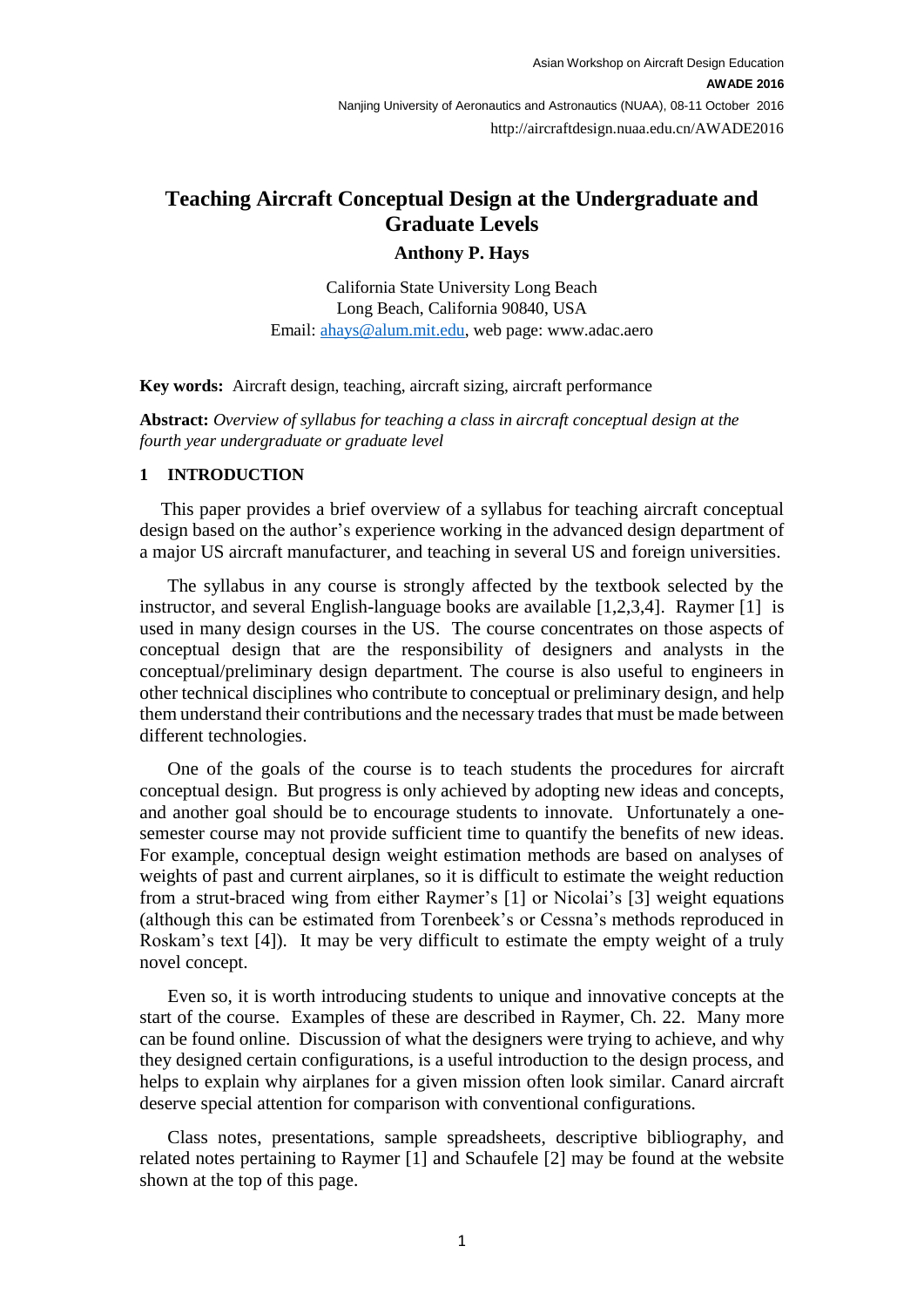## **2 DESIGN REQUIREMENTS**

Establishing military design requirements may take ten years or more to develop, with requirements changing over time as a result of evolving threats, available technologies, or shifting politics. For commercial airliners, requirements are usually defined by a team comprising the manufacturer and one or more airlines who will be initial operators, and this process may take only a couple of years The requirements team must agree on the technology readiness level (TRL) of the technologies that will be employed in the design. For commercial aircraft, this should be TRL 7 or greater, but for military applications the value will typically be lower. For this course the requirements document is usually provided by the instructor, or the students compete in an AIAA student design competition for which requirements may be military, commercial, or general aviation. Students should also be introduced to the relevant Federal Aviation Regulations (FARs), especially Parts 1, 23, 25, 36, 91 and 121.

An important part of the requirements document is the mission profile, which for business jets should be defined by the National Business Aircraft Association (NBAA) rules, or for larger passenger-carrying aircraft by FAR 121.639 (US domestic operations), or FAR 121.645 (international operations).

## **3 THE ATMOSPHERE AND AIRSPEEDS**

In many textbooks (including Raymer and Nicolai & Carichner), the characteristics of the standard atmosphere and the definitions of various airspeeds are relegated to appendices. Schaufele introduces these in the first chapters, and this is the preferred approach. It is particularly important for the student to understand the difference between true airspeed (TAS), equivalent airspeed (EAS), and indicated airspeed (IAS).



# **4 INITIAL ESTIMATE OF TAKEOFF GROSS WEIGHT**

Figure 1 Flowchart for Initial Sizing design mission (Fig. 1).

In industry, preferably two or more design concepts are developed through the conceptual (and possibly preliminary) design process, with downselect by an integrated product team (IPT) which includes various technical disciplines. Raymer's book describes one such development. An initial 'sketch' is drawn (but more realistically a threeview drawing) for which takeoff gross weight (TOGW), thrust/weight (T/W) and wing loading (W/S) have not yet been calculated. One of the first analytical tasks is to estimate the TOGW required to perform the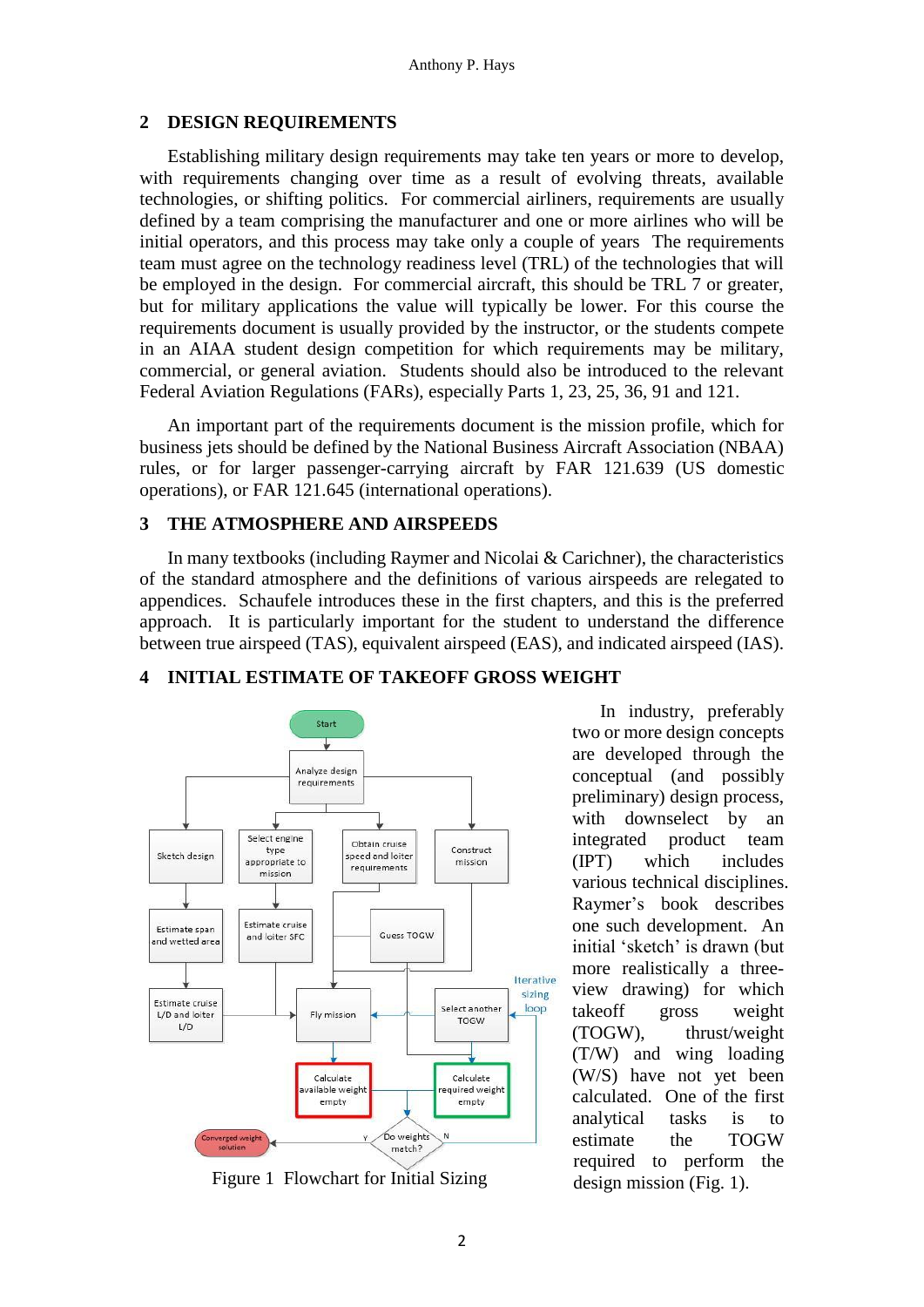If the relationship between empty weight required (using Nicolai's terminology) and TOGW is non-linear, based on statistical relationships of similar aircraft (e.g., single aisle, twin-engine airliners), or component weight buildup, then "empty weight matching" is the preferred method, i.e., matching empty weight required with the empty weight available, based on analytically flying the aircraft on the design mission, and subtracting fuel, crew, and payload weight from the assumed value of TOGW (Fig. 2). This is an iterative process, and may be solved manually, graphically using the Solver add-in to MS Excel, or other computer software. Fig. 2 shows empty weight required as a linear function, in which case iteration would not be required, but in practice it is not quite linear.

If the takeoff gross weight is expressed as:

$$
W_0 = W_{crew} + W_{payload} + W_f + W_e \tag{1}
$$

where  $W_0$  = takeoff gross weight<br> $W_{crew}$  = crew weight  $=$  crew weight  $W_{payload}$  = payload weight  $W_f$  = mission fuel weight, including reserves  $W_e$  = empty weight required

 $1 - (\frac{W_f}{W_f})$ 

then  $W_0 = \frac{W_{crew} + W_{payload}}{W_{f} - W_{g}}$ 



determined using the Breguet range equation, plus estimates of fuel burned in takeoff and landing. Eq. (2) and Fig. 2 reveal an inherent difficulty with estimating takeoff gross weight. If the crew plus payload weight is small as a fraction of takeoff gross weight, then the fuel plus empty weight fraction approaches unity. This makes the denominator of the equation very small,

The fuel fraction is

(2)

Figure 2 Illustration of Empty Weight Matching

and very sensitive to either fuel fraction or empty weight required fraction. Both of these values are rather rough estimates. In the Breguet range equation, both lift/drag ratio (L/D) and specific fuel consumption (sfc) are estimates, and the empty weight required ratio is based on the class of aircraft, and not related to the drawing. The reality is that in industry, this step may be skipped entirely, and the initial value of TOGW is simply based on that of a competitive aircraft; detailed sizing is done with an "industrial-grade" program which contains more detailed methods for estimating performance variables and weights.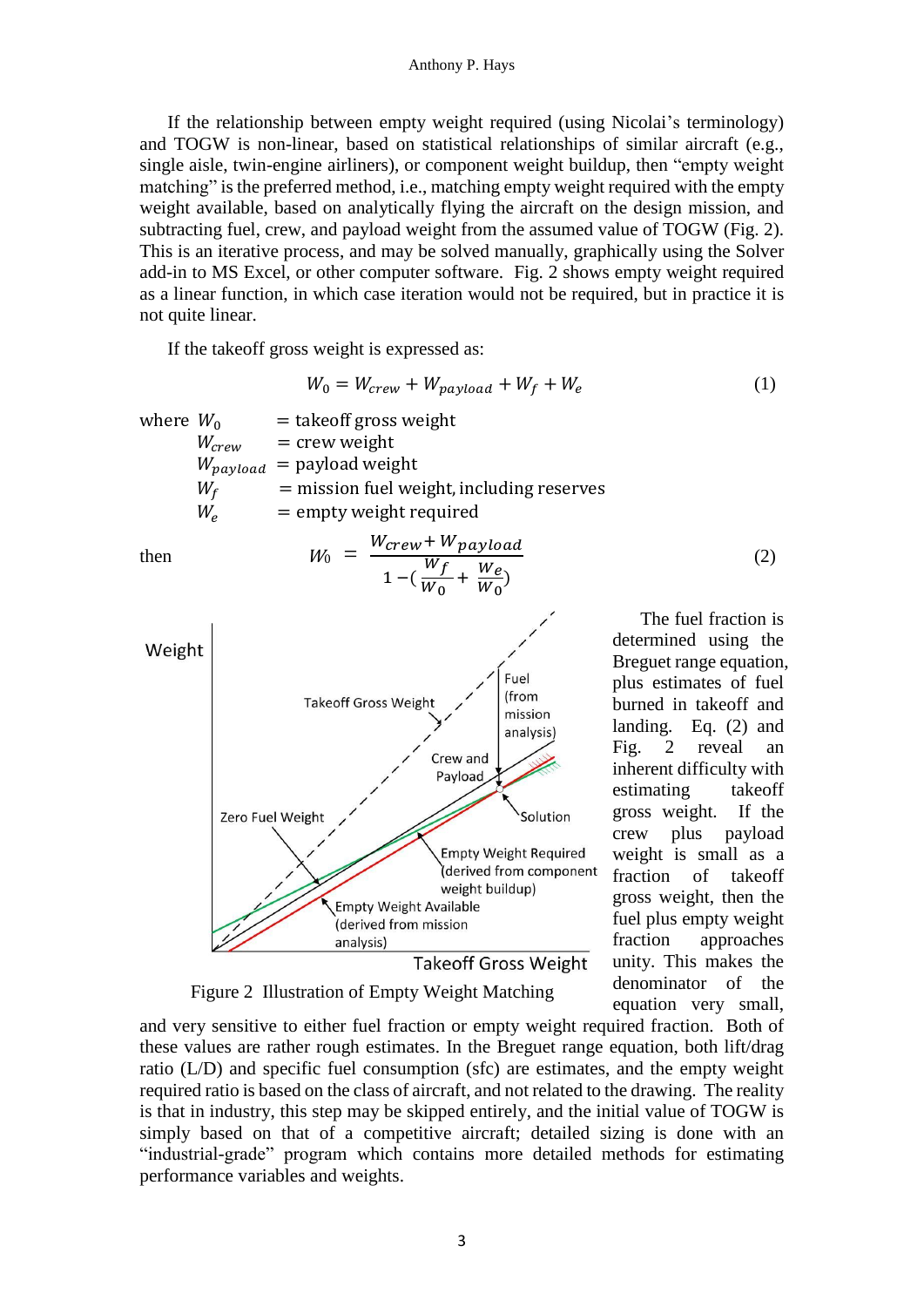Nevertheless, it is worth introducing the process of empty weight matching early in the design process. It is the process used in industrial-grade sizing programs, using more accurate methods for calculating L/D, sfc, mission definition, and empty weight required. These will be introduced to the students later on in the course.

If MS Excel (with Solver installed) or MATLAB code has been written to size the aircraft, then it is easy to do an initial sensitivity analysis (Table 1) to give students a good idea of the sensitivity of assumptions to TOGW.

| Configuration            | $(L/D)_{max}$ | Cruise sfc | Empty weight     | Empty    | <b>TOGW</b> |
|--------------------------|---------------|------------|------------------|----------|-------------|
|                          |               |            | reduction factor | weight   |             |
| <b>Baseline</b>          | 18.0          | 0.50       |                  | ???      | ???         |
| L/D improvement          | 19.8          | 0.50       | 1.0              | ???      | ַרְרְךָ     |
| SFC improvement          | 18.0          | 0.45       | 1.0              | ???      | ???         |
| Empty weight reduction   | 18.0          | 0.50       | 0.9              | ַרְרְי   | ???         |
| All technologies applied | 19.8          | 0.45       | 0.0              | ַיִּרְיִ | ???         |

Table 1 Example of Initial Sensitivity Analysis

## **5 THRUST/WEIGHT AND WING LOADING**



In both Raymer's, and Nicolai & Carichner's, textbooks the concept of the thrust/weight (T/W)ref and wing loading  $(W/S)_{ref}$  constraint plot is not introduced to students until quite late in the book. This leaves students wondering what the relationships are between (T/W)ref and

Figure 3 T/W vs. W/S Plot for Commercial Aircraft

(W/S)ref, and how they constrain the design. Roskam [5, Vol I] introduces this constraint plot early in the design process, and this is the preferred approach. Using Raymer, it is possible to generate a slightly simplified plot using equations in Chapter 5, with some minor modifications, as shown in Fig. 3.

Note that the values of T/W and W/S are reference values, usually defined by:

- $T_{ref}$  = Installed thrust at sea level static, standard day conditions, all engines operating
- $W_{\text{ref}} =$  Maximum takeoff gross weight (usually ramp weight)
- $S_{ref}$  = Reference wing area (usually trapezoidal, but Boeing and Airbus use different definitions).

Often the suffix  $_{ref}$  is implied, but it is important to ratio the values, calculated at the appropriate point in the mission, to the reference values. Takeoff gross weight is a useful proxy for aircraft operating cost, because the two are closely related, so minimizing takeoff gross weight is a good first-order goal. Contours of takeoff gross weight to perform a subsonic commercial airliner mission are superimposed on the figure. Those of a military aircraft are often similar (see Raymer Fig. 19.3), but those of a supersonic airliner or UAV may be very different. Generating these contours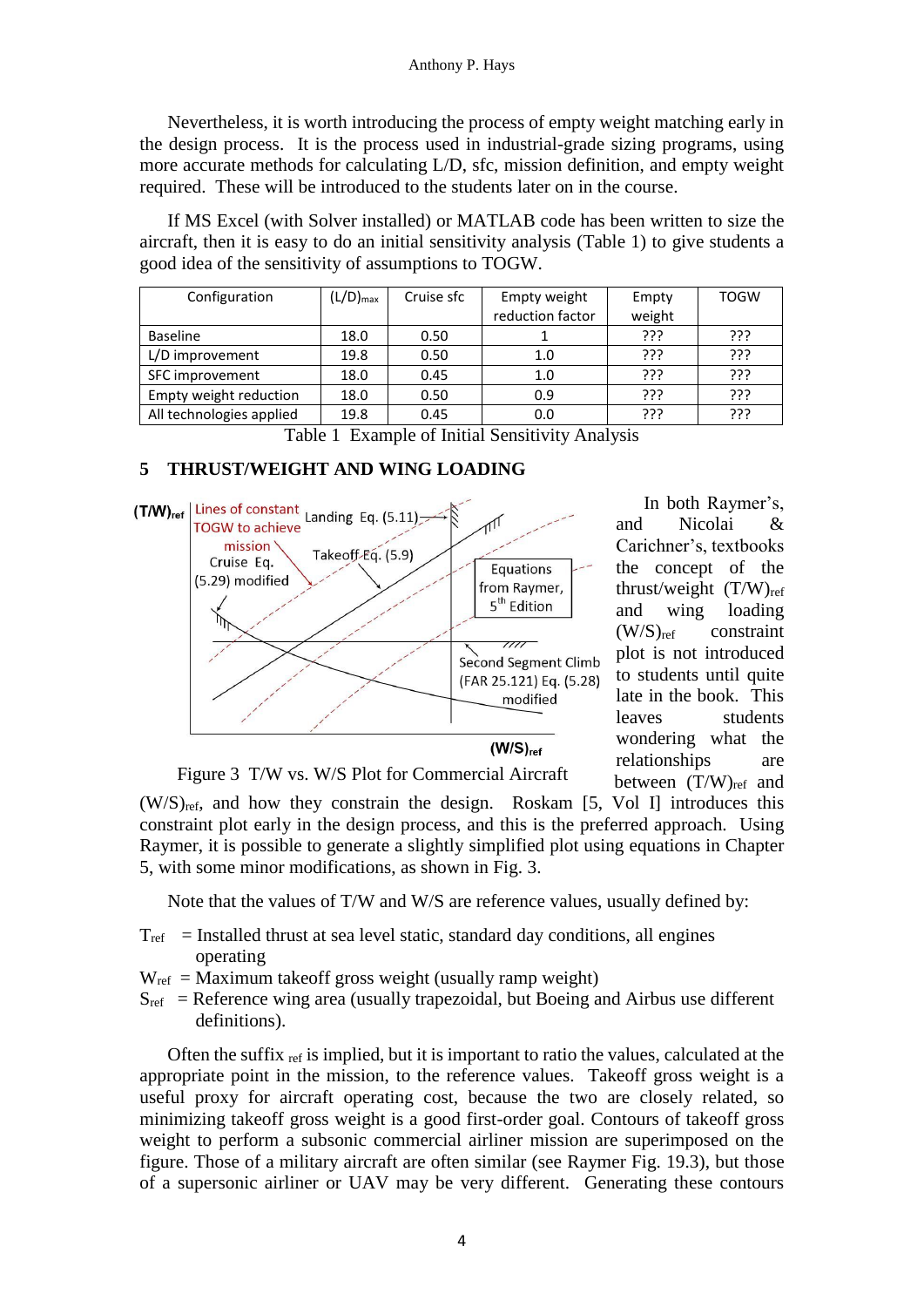requires more information than is available to the students at this point in the design process, but the contours illustrate that for a subsonic airliner a constrained minimum gross weight configuration lies somewhere along the takeoff constraint line. Values of  $(T/W)_{ref}$  and  $(W/S)_{ref}$  should be selected that are far from the landing constraint line to provide for future growth in TOGW without exceeding the landing constraint.

The location of the takeoff and landing constraint lines are a function of the design takeoff and landing lift coefficients. A higher takeoff lift coefficient may result in a lower value of  $(T/W)_{ref}$ . Quantifying this trade (higher wing weight vs. reduced engine weight) is beyond the capabilities of the student at this time. Values of lift coefficient for takeoff and landing should be selected that are based on comparable aircraft. An industrial-grade sizing and performance program will generate plots similar to Fig. 3.

#### **6 LAYOUT AND LOFT**

Student teams of four or five students should have at least one member who is proficient in computer-aided design (CAD). However, hand-drawn drawings are preferable to crude CAD drawings. Vehicle Sketch Pad [\(www.openvsp.com\)](http://www.openvsp.com/) may be used to generate the outer mold line (OML). When the design is reasonably firm, the designer should also generate a model of the primary load-carrying structure ("bones drawing") and also show where the major components, such as cockpit, passenger cabin (or other payload bays), fuel tanks, landing gear, avionics bay, environmental control system, radar, and other systems are located. For passenger aircraft, attention must be paid to both regular exits and emergency exits defined by FAR 25.807. For military airlifters, the ability to load bulky cargo (if required in the request for proposal), such as large vehicles or weapons, must also be demonstrated.

Students should examine cutaway drawings of similar aircraft, of which many can probably be found on the internet. Why are commercial airplanes and military airlifters so different structurally from fighters? What are the primary loads, both point loads (such as landing loads), and distributed (such as lift), and how are these loads carried through the structure? Students must get a good feel for these load paths, even though they may not have enough time for quantitative evaluation. Students should also understand why components, such as the auxiliary power unit (APU) are usually placed in a certain position. For military aircraft design, a qualitative discussion of stealth characteristics is required.

Wing design is a separate technical discipline, and in a design office the designer will work closely with aerodynamicists, structural engineers, stability and control engineers, and others, to optimize the wing. Airfoil section properties as a function of spanwise location are mostly the responsibility of the aerodynamics group, but overall characteristics (aspect ratio, sweep, thickness/chord, taper ratio) are joint responsibilities. Optimization may be either graphical or using multidisciplinary optimization (MDO) software. In the student environment, there is usually insufficient time for this, and students may have to select values based on competitive aircraft.

#### **7 LANDING GEAR AND SUBSYSTEMS**

Particular attention must be paid to landing gear location and retraction. An initial assumption must be made of the forward and aft center of gravity (c.g.) locations. Based on data in Torenbeek [5], for commercial designs or airlifters, a range of 15% to 35% of the mean aerodynamic chord (MAC) is reasonable, with a nominal value of 25% MAC. For fighters a nominal range of 20% to 40% can be assumed.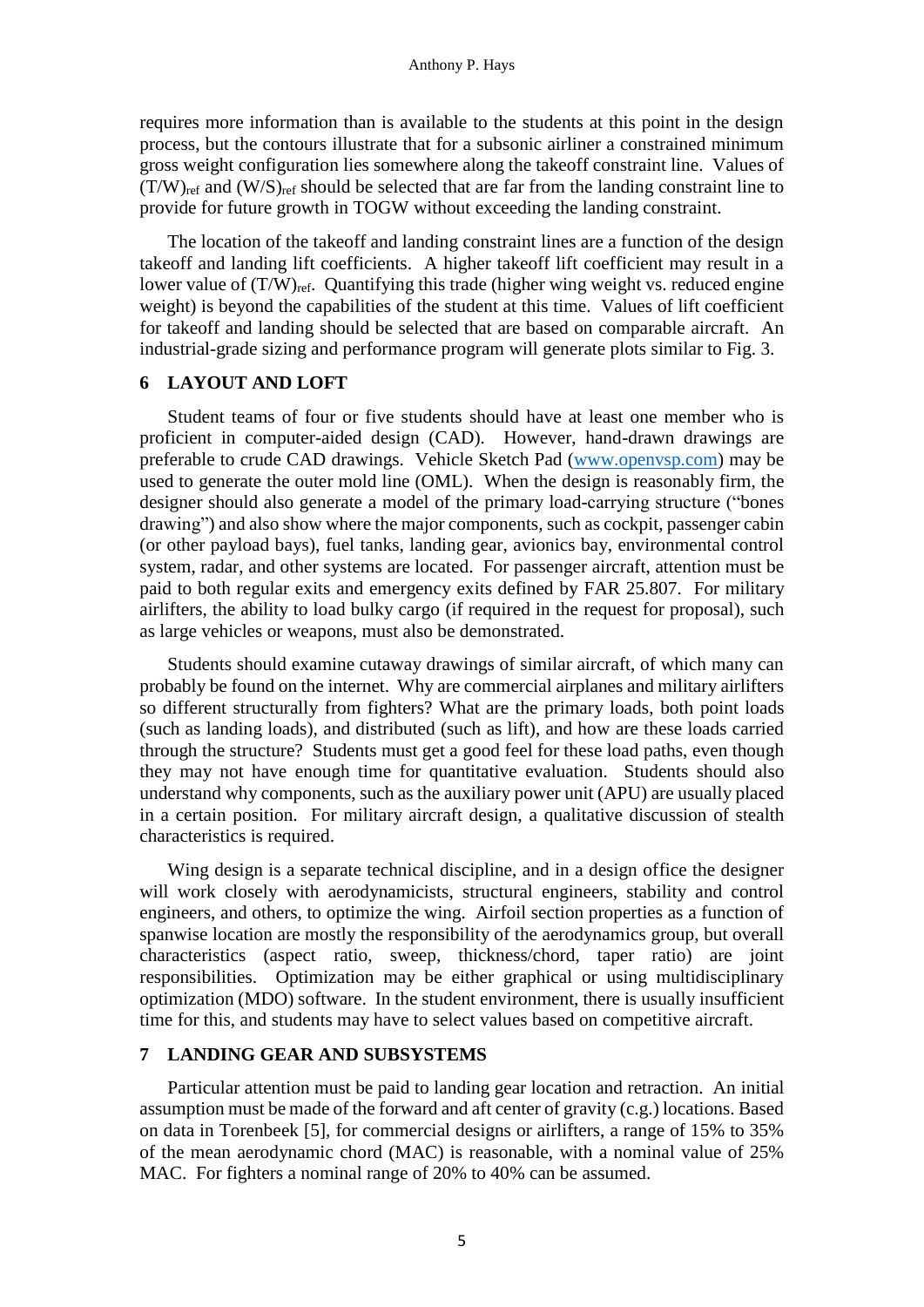For conceptual design a 15<sup>0</sup> angle between the aft center of gravity and main landing gear trunnion (Fig. 4) is usually acceptable, although additional design analysis may show that this



Figure 4 Location of MLG Relative to Aft c.g.

angle can be decreased by a few degrees for an unswept wing, and must be increased for a highly swept wing.



Students often have difficulty generating the scrap view, shown as VIEW A-A in Fig. 5 to illustrate compliance with the  $63^0$  maximum angle for lateral tipover. The scrap view is a view looking along the axis parallel to the line between the center of the nose landing gear trunnion (projected vertically on to the ground) and the center of the main landing gear trunnion, similarly projected. The value of  $63^0$ 

Figure 5 Calculation of Lateral Tip-over Angle

represents a one-half g lateral turn on a taxiway. This requirement can usually be met quite easily for an aircraft with wing-mounted main landing gear, but more difficult to meet for fuselage-mounted gear. For carrier-based aircraft, the value is usually  $54^0$ .

## **7 PROPULSION SYSTEM SELECTION AND LOCATION**

For students, selecting an engine with characteristics that best match the mission requirements is difficult, and at the most simple level may be based on an engine with static thrust that most closely meets that required by performance analysis, and has a bypass ratio that is similar to that of competitive aircraft.

Selecting the wrong engine location for an aircraft type has doomed some aircraft programs, and it is worth discussing the various trades involved. For commercial aircraft, they usually involve many aircraft characteristics, such as maximum lift coefficient (*CLmax* ), minimum control speed (*VMC*), longitudinal stability, empty weight fraction, maintainability, passenger and cargo loading, and interior noise.

#### **8 AERODYNAMICS**

Generating *C<sup>L</sup>* vs. *α* plots is described in a fairly straightforward manner in most textbooks. Raymer and Nicolai & Carichner reference *α* values to the wing reference plane, rather than the fuselage reference plane as used in Schaufele and Torenbeek, the latter which is standard for commercial aircraft. The difference between the two planes is selected by the designer, and is a function of the desired fuselage attitude during cruise.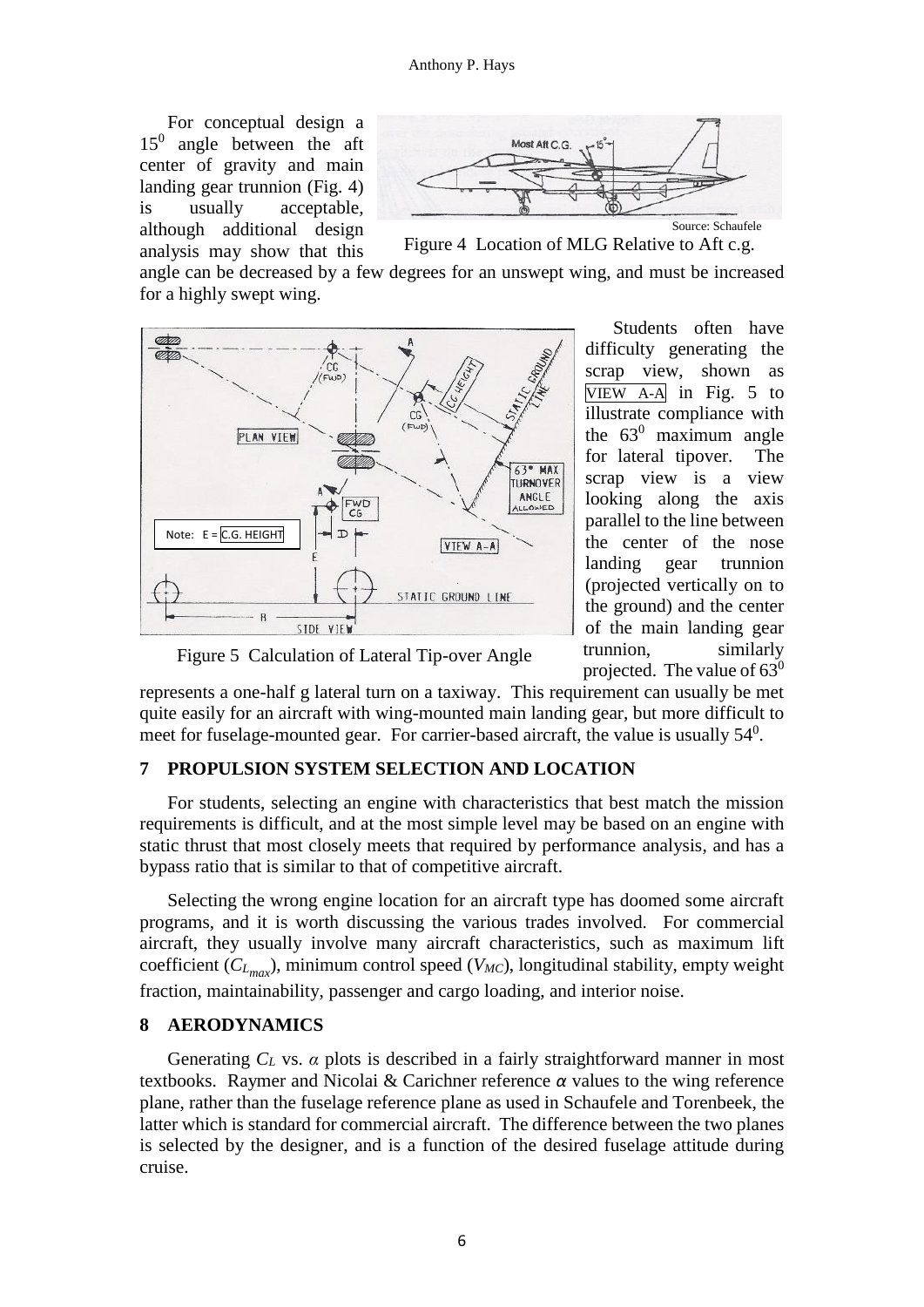Calculating zero-lift drag is also straightforward, and almost all textbooks use the same procedure, although few present the calculations in a tabular format that is suitable for spreadsheet analysis. Estimation of incompressible drag due to lift (universally, but incorrectly, referred to as 'induced' drag) is also fairly straightforward. Using the methods of Shevell [6], Schaufele provides a method for calculating the effect of the fuselage on drag due to lift.

Estimating the effect of compressibility on drag due to lift is difficult, in part because of disagreement about definitions. The Boeing definition of drag divergence Mach number ( $M_{DD}$ ) is the Mach number at which the drag is 20 counts (or  $\Delta C_D =$ 0.0020) above the incompressible value. The Douglas definition (also used by the US Air Force and by other researchers in this area) is the Mach number at which d*CD*/d*M*  $= 0.10$ . In general, the Douglas definition is preferred. Raymer also states that the Douglas value of  $M_{DD}$  is about 0.06 above the Boeing value. In practice, this difference can vary considerably, and sometimes the Douglas definition produces a value that is less than that of the Boeing definition. This is due to large differences in the shape of the drag rise for different airfoil sections. This can be seen in the numerous drag plots (i.e. sets of curves of  $C_D$  as a function of *M* for different values of  $C_L$ ) in Obert [7]. A notional plot is shown in Fig. 6. The best that can be done is to admit that whatever results are generated can only be approximate.



The drag plot does not appear in Raymer or Nicolai & Carichner, although it is probably the single most useful way to compare the aerodynamic efficiency of high-speed subsonic aircraft. Two additional plots are derived from the drag plot: a plot of *L/D* vs. *CL*, and a plot of *ML/D* vs. *CL*. both for different values of Mach number. The latter plot provides confirmation for selection of the

Figure 6 Spreadsheet-generated Notional Drag Plot

cruise Mach number. A procedure for generating these plots is described in Schaufele. The critical issue is the method for estimating *M<sub>DD</sub>*. Options are to use one of the following: 1) the chart in Raymer, 2) the chart in Schaufele showing  $M_{DD}$  as a function of average *t/c*, *C<sup>L</sup>* and wing sweep, 3) the Korn equation ([8], Section 9.15), or 4) DATCOM [9]. Schaufele's chart ([2], Fig. 4.8), or the Korn equation, are the preferred methods for generating an equation for  $M_{DD}$  as a function of wing geometry to insert in a spreadsheet. The Korn equation contains a constant  $(\kappa)$  which allows more advanced wing technology to be assumed.

Supersonic zero-lift drag and drag due to lift can only be approximated without using methods beyond those available to students. These approximate methods are described in Raymer and Nicolai & Carichner. An explanation of the significance of area ruling provides an example of a major breakthrough in aerodynamics.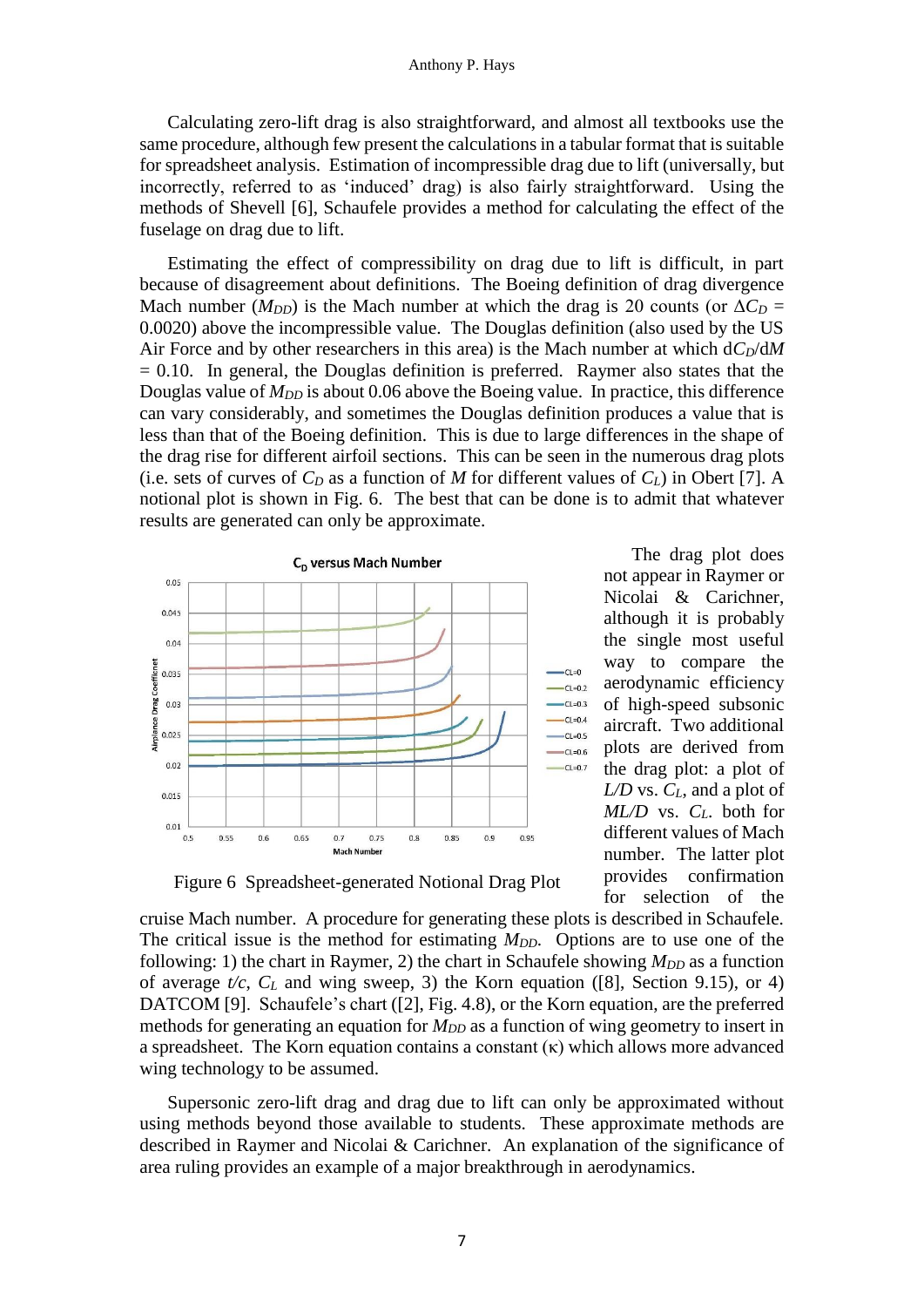A qualitative explanation of winglets, vortex generators, and other flow modification methods should also be discussed.

## **9 STRUCTURES AND LOADS**

Students should be able to generate the maneuver *V-n* diagram and estimate the gust *V-n* diagram (the exact diagram requires detailed computational analysis). They should also understand the relative benefits of different structural layouts and materials. Simple loads analysis is usually left to a two-semester course.

#### **10 WEIGHT ESTIMATION**

Most textbook weight equations only apply to the most common configurations, and it is difficult, for example, to do a trade study on transport aircraft engine location, because the weight equations for both wing and fuselage may not include that variable. Torenbeek's methods include wing weight reduction for engines mounted on the wing although they not consider spanwise location. Nor do they include the additional fuselage bending weight penalty from having engine mounted on the rear fuselage. Just about all weight equation systems do allow parametric evaluation of aspect ratio, sweep and t/c, but the location of the optimum configuration is strongly dependent on the equations themselves, which do not consider every design feature. So the benefit of doing such a trade study is questionable. Roskam's Airplane Design, Part V [5] probably has the most comprehensive set of weight equations, and includes those of Cessna, USAF, and Torenbeek.

#### **11 STABILITY AND CONTROL**





coefficient  $(\overline{V}_H)$  the method used in industry is to plot a "notch" chart (using the Lockheed term), or "scissors" plot (using Douglas terminology), (Fig. 7). Generation of the notch chart requires fairly detailed knowledge of aircraft geometry and associated aerodynamic forces, and cannot be expected of students in a one-semester

For commercial airplane designer, one of the most important stability requirements is that for the most critical c.g. location the aircraft must have a positive static margin, as required by FAR 25.175. Students must appreciate the importance of getting the c.g. travel forward of the neutral point. For a fighter the static margin may be negative, and adequate longitudinal stability achieved artificially.

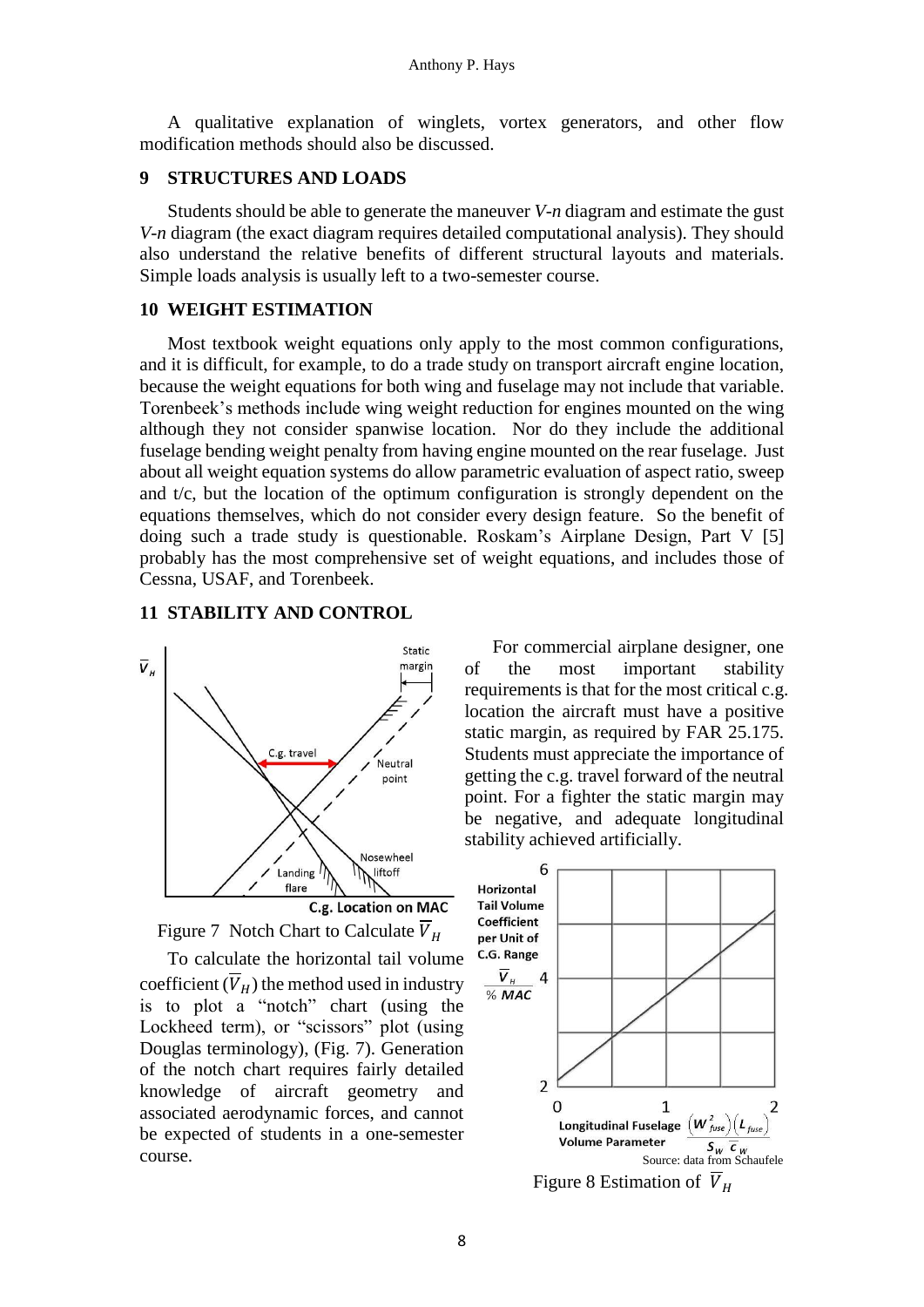For horizontal tail sizing, the simplest method is to select a horizontal tail volume coefficient that is comparable with other aircraft in the same class.

A slightly more accurate method is to use the correlation between horizontal tail volume coefficient per unit of c.g. travel  $\left(\frac{V_H}{N_M}\right)$  $\frac{v_H}{\%MAC}$ ) and the longitudinal fuselage volume

parameter  $(W_{fus}^2)(L_{fuse})$  $\frac{(\overline{u}\,\overline{s})(\overline{u})}{\overline{s}_W\overline{c}_W}$ (Fig. 8), where *Wfus* is fuselage width,  $L_{fus}$  is fuselage length,  $S_w$  is reference wing area and  $\overline{c}_{W}$  is the MAC. The correlation exists, but cause and effect is not obvious.



There is a similar hierarchy of methods for estimating the vertical tail volume coefficient  $(\overline{V}_V)$ .

1.05  $V_{MC} \leq V_R$  (takeoff rotation speed)

## Figure 9 Calculation of *VMC*

For a commercial aircraft the tail is often sized for meeting the FAR requirements for takeoff minimum control speed ( $V_{MC}$ ) (Fig. 9). Students can check that  $V_{MC} \leq$ 1.13*VSR* (stall speed in the takeoff condition) (FAR 25.149(c)).

Detailed aileron sizing is usually left to a two- or three-semester course.

#### **12 PERFORMANCE**

A single equation relates required (*T/W*) vs. (*W/S*), at a given point in the mission, for level flight, climb, acceleration, or sustained turn.

$$
\frac{T}{W} = q \frac{C_{D_0}}{\left(\frac{W}{S}\right)} + \left[ \left(\dot{\psi}\frac{V}{g}\right)^2 + 1 \right] \frac{K}{q} \left(\frac{W}{S}\right) + \frac{P_S}{V} \tag{3}
$$

where *q* is dynamic pressure,  $C_{D_0}$  is zero-lift drag,  $\dot{\psi}$  is sustained turn rate, *V* is true airspeed,  $K$  is induced drag factor, and  $P<sub>S</sub>$  is required specific excess power. This equation is needed to add constraint curves to the constraint plot for military aircraft. Students must remember (but often forget) to factor input values of (*W/S*) from reference values, and factor output values of (*T/W*) to reference values. A separate equation is required for instantaneous turn rate.

Although of more interest to glider pilots, students should be aware of differences in speeds for gliding at the minimum sink rate and minimum sink angle.

For takeoff and landing, Schaufele provides the best procedure for detailed calculation of balanced field length, all-engine takeoff field length (and hence FAR field length), and landing field length for commercial aircraft. Raymer provides an empirical equation, taken from Torenbeek, to estimate balanced field length which usually also defines FAR field length. These methods provide a more accurate estimate than methods used in initial constraint analysis.